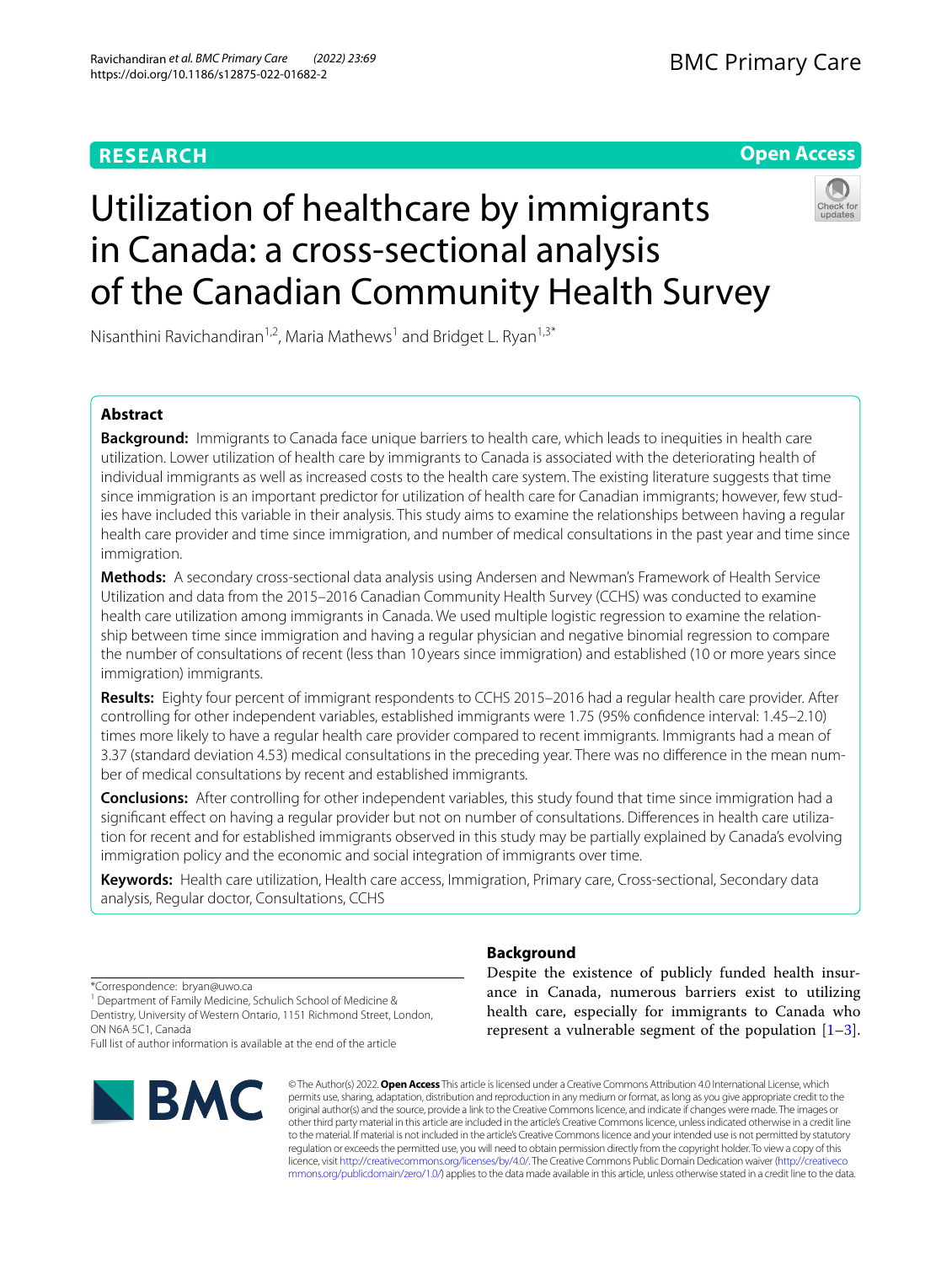Immigrants to Canada who face barriers to utilization of health care have worse self-reported health status than immigrants who do not report barriers [[2\]](#page-9-2).

Having a regular doctor was the most frequently examined outcome measure among studies of health care utilization by immigrants. However, only a few studies examined the factors associated with having a regular doctor for immigrants to Canada. In a study based on data from the Canadian Community Health Survey (CCHS) from 2000 to 2010, amongst immigrants overall, white immigrants, women, those married/common-law/ partner, those with less than college education, and those with higher income were more likely to have a regular doctor [[4\]](#page-9-3). Another study based on the 2007–2008 dataset of the CCHS found that language profciency was not associated with having a regular doctor for immigrants to Canada [\[5](#page-9-4)]. In a separate analysis of the 2002–2003 Joint Canada-United States Survey of Health, white immigrants were less likely to have a regular doctor than native-born white individuals [[6\]](#page-9-5). Few studies have examined the number of visits to a health care provider by immigrants to Canada and only one study included number of medical consultations in the past year as an outcome variable  $[7]$  $[7]$  $[7]$ . This cross-sectional study  $[7]$  found that immigrants had more primary care visits in the past year relative to those who were Canadian-born. However, this was a small practice-based study in Ontario, and therefore may not be generalizable to the broader Canadian immigrant population.

The existing literature suggests that time since immigration is an important predictor for utilization of health care for Canadian immigrants  $[4, 6, 8, 9]$  $[4, 6, 8, 9]$  $[4, 6, 8, 9]$  $[4, 6, 8, 9]$  $[4, 6, 8, 9]$  $[4, 6, 8, 9]$  $[4, 6, 8, 9]$  $[4, 6, 8, 9]$ , with established immigrants being more likely to have a regular doctor than recent immigrants. However, many studies of utilization of health care by immigrants in Canada did not include time since immigration in the analysis [[6,](#page-9-5) [7](#page-9-6), [10–](#page-10-1)[12](#page-10-2)].

The objectives of this study were to use recent data from the CCHS: 1) to examine the relationship between having a regular health care provider and time since immigration; and 2) to examine the relationship between number of medical consultations in the past year and time since immigration. Barriers to utilization of health care have real consequences in terms of both the health of immigrants and greater long-term costs to the health care system. Research on utilization of health care by immigrants to Canada is needed to help inform policymaking and optimize access and health outcomes.

## **Methods**

#### **Design**

A secondary cross-sectional data analysis was conducted using the 2015–2016 dataset for the CCHS [[13\]](#page-10-3).

#### **Data source**

This study used the public use microdata file (PUMF) from the 2015–2016 CCHS, which was retrieved using the  $\leq$  odesi  $\geq$  platform [\[14\]](#page-10-4). The CCHS is a cross-sectional survey, conducted by Statistics Canada to collect information on health status, health care utilization and determinants of health. The CCHS includes participants 12years of age and older from all provinces and territories in Canada, but excludes individuals who live on reserves and other Aboriginal settlements, fulltime members of the Canadian forces, institutionalized individuals and residents of some remote regions of the country [\[13](#page-10-3)].

#### **Variables**

The two outcomes for this study were: 1) having a regular health care provider; and 2) number of medical consultations. Independent variables were selected based on Andersen and Newman's framework, which conceptualizes utilization of health care based on predisposing, enabling and need factors  $[15]$  $[15]$ . The primary exposure was time since immigration. Predisposing factors were sex, age, region of residence, marital status, cultural/racial background and sense of belonging to local community. Sense of belonging to local community was a categorical variable in which respondents answered the question, "How would you describe your sense of belonging to your local community" with four possible responses: very weak, somewhat weak, somewhat strong and very strong. Enabling factors were total household income, education, knowledge of official languages, and having insurance for prescription medications. For the analysis of number of medical consultations, having a regular health care provider was included as an enabling factor co-variate. Need factors were perceived health and number of chronic medical conditions.

## **Inclusion and exclusion criteria**

Respondents to the CCHS 2015–2016 survey who identifed themselves as immigrants and were 18years of age and older were included in this study. Respondents were excluded if they did not answer the time since immigration question. For the Objective 1 outcome, having a regular health care provider, the sample was further restricted to respondents who answered the regular provider question ("regular provider" sample). For the Objective 2 outcome, number of medical consultations, the sample was restricted to respondents who answered the question regarding number of consultations ("consultations" sample). Cases with missing data on any of the responses were excluded in the data analysis.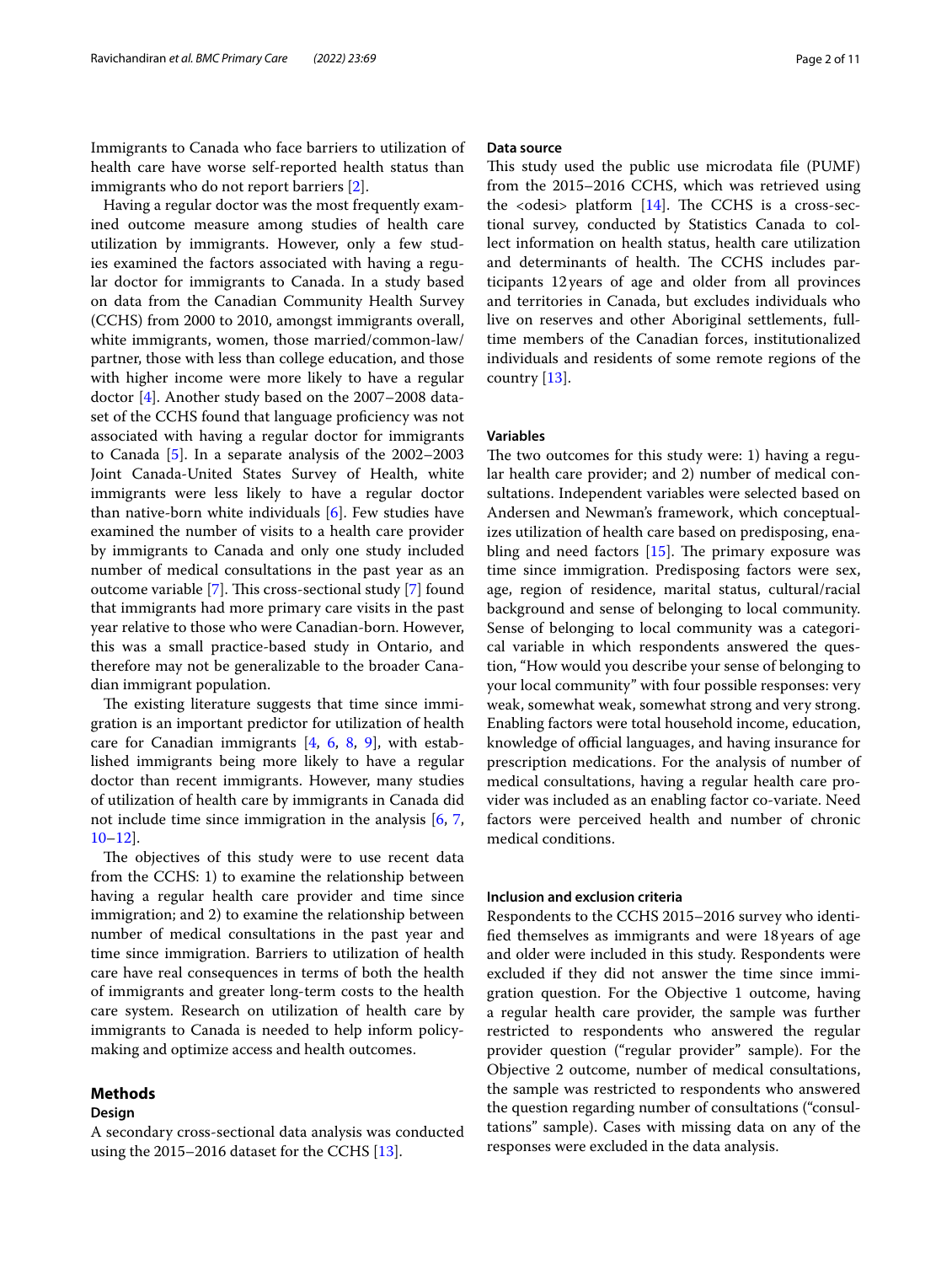#### **Data analysis and interpretation**

The analysis was conducted in Stata software version 16.0 [[16](#page-10-6)]. Sampling weights were applied in the descriptive statistics, bivariate analyses and multivariate analyses, to account for the portion of the population represented by each survey participant. In addition to sampling weights, bootstrap weights were applied for the multivariate analyses to adjust the variance estimates to account for the complex survey design.

Descriptive statistics were reported after applying sampling weights for each sample. In the bivariate analysis for the "regular provider" sample, having a regular health care provider was compared against each independent variable using chi square tests; for the "consultations sample", number of consultations with medical doctor in the past year was compared against each independent variable using analysis of variance.

For the "regular provider" sample, multivariate logistic regression was used to determine the relationship between having a regular health care provider and all independent variables. For the "consultations" sample, negative binomial regression was used to compare number of consultations with medical doctor in the past year against all independent variables. Interaction terms for time since immigration with age, time since immigration with knowledge of official languages and time since immigration with sense of community, and for sex with age, were also entered into the multivariate model. Only those independent variables and interaction terms found to be signifcant were included in the fnal model.

The fit of the models were assessed using Hosmer and Lemeshow goodness of fit test  $[17, 18]$  $[17, 18]$  $[17, 18]$ , for the "regular provider" sample and chi-square goodness of ft test for the "consultations" sample [\[19\]](#page-10-9). Collinearity statistics were determined using the variance infation factor (VIF) [[20\]](#page-10-10) where values above 10 were considered problematic [[21\]](#page-10-11).

## **Results**

#### **Having a regular health care provider**

The "regular provider" sample consisted of 14,077 respondents, representing 88.3% of the total 15,947 immigrants in the CCHS dataset. Respondents were excluded for no response to the outcome (*n*=39) and for no response to time since immigration  $(n=1831)$ . Table [1](#page-3-0) reports the descriptive and bivariate statistics. Eighty-four percent of respondents had a regular health care provider. All the independent variables examined were found to be signifcantly associated with the outcome, with the exception of region of residence. Eighty percent of those with a health care provider were established immigrants, relative to 57% of those without a health care provider (Table [1\)](#page-3-0).

#### **Multivariate statistics**

After controlling for other signifcant predictors, established immigrants (10 or more years since immigration) were 1.75 times more likely to have a regular health care provider than recent immigrants (less than 10years since immigration) ( $OR = 1.75$ , 95% CI: 1.45–2.10) (Table [2\)](#page-5-0).

For predisposing variables, being female, older, married/common-law and having a stronger sense of belonging to the community were associated with having a regular health care provider. In terms of enabling factors, after controlling for signifcant predictors, having higher income and having a post-secondary education were associated with having a regular health care provider. In terms of need factors, after controlling for other predictors, immigrants with very good and excellent selfperceived health were less likely to have a regular health care provider. Conversely, those with a higher number of medical conditions were more likely to have a regular health care provider.

#### **Number of medical consultations in the past year**

The "consultations" sample consisted of 13,912 respondents, representing 87.2% of the total 15,947 immigrants in the CCHS dataset. Respondents were excluded for no response to the outcome  $(n=223)$  and for no response to time since immigration  $(n=1812)$ . The mean number of medical consultations in the past year was  $3.37 \pm 4.53$ (Table [3\)](#page-6-0). The majority of immigrant respondents had been in Canada for 10 or more years (76.0%). All the independent variables examined were found to be signifcantly associated with the outcome (number of consultations). Recent immigrants had  $2.97 \pm 4.45$  consultations in the past year, compared to  $3.50 \pm 4.50$  consultations among established immigrants.

## **Multivariate statistics**

After controlling for all other independent variables, time since immigration was not signifcantly associated with number of medical consultations (Table [4](#page-7-0)). In terms of predisposing factors, females age 18–39 had 1.57 times the number of medical consultations as the comparison group (males age 18–39). Relative to immigrants living in western Canada, those living in central Canada had fewer medical consultations. In terms of enabling factors, immigrants with a regular health care provider had more medical consultations, relative to those who lacked a regular health care provider. In terms of need factors, after controlling for other signifcant predictors, poorer self-perceived health and higher numbers of medical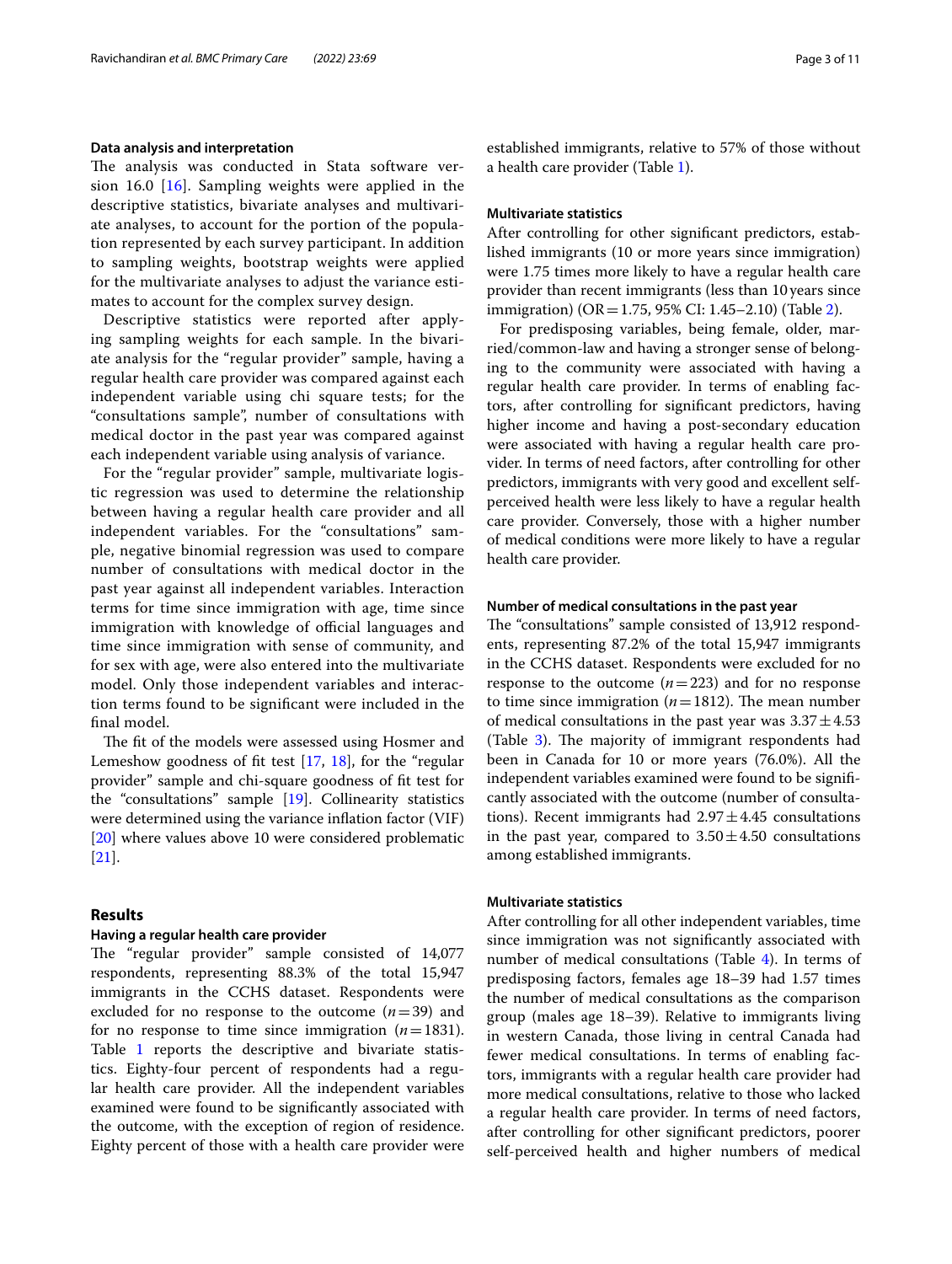# <span id="page-3-0"></span>**Table 1** Characteristics of immigrants with and without a regular health care provider (*n* = 14,077)

|                                          | n (%)         | Has a regular health<br>care provider |             | p-value |
|------------------------------------------|---------------|---------------------------------------|-------------|---------|
|                                          |               | Yes<br>n (%)                          | No<br>n (%) |         |
| Independent variables                    |               |                                       |             |         |
| Primary exposure                         |               |                                       |             |         |
| Time since immigration                   |               |                                       |             | < 0.001 |
| $<$ 10 years                             | 3371 (23.9)   | 2421 (20.4)                           | 950 (42.7)  |         |
| $\geq$ 10 years                          | 10,705 (76.1) | 9430 (79.6)                           | 1276 (57.3) |         |
| <b>Predisposing factors</b>              |               |                                       |             |         |
| Sex                                      |               |                                       |             |         |
| Male                                     | 6883 (48.9)   | 5568 (47.0)                           | 1315 (59.1) | < 0.001 |
| Female                                   | 7184 (51.1)   | 6283 (53.0)                           | 911 (40.9)  |         |
| Age                                      |               |                                       |             | < 0.001 |
| 18-39 years                              | 4443 (31.6)   | 3216 (27.1)                           | 1226 (55.1) |         |
| 40-64 years                              | 6460 (45.9)   | 5631 (47.5)                           | 828 (37.2)  |         |
| 65-79 years                              | 2549 (18.1)   | 2407 (20.3)                           | 142(6.4)    |         |
| $\geq$ 80 years                          | 625 (4.4)     | 596 (5.0)                             | 29 (1.3)    |         |
| Region of residence <sup>a</sup>         |               |                                       |             | 0.106   |
| Western Canada                           | 4577 (32.5)   | 3896 (32.9)                           | 681 (30.6)  |         |
| Central Canada                           | 9381 (66.6)   | 7855 (66.3)                           | 1526 (68.6) |         |
| Atlantic Canada and Northern Territories | 119(0.8)      | 101(0.8)                              | 18(0.8)     |         |
| Marital status                           |               |                                       |             | < 0.001 |
| Single                                   | 2443 (17.4)   | 1687 (14.3)                           | 756 (34.0)  |         |
| Widowed/divorced/separated               | 1925 (13.7)   | 1673 (14.2)                           | 251(11.3)   |         |
| Married or common-law                    | 9650 (68.8)   | 8434 (71.5)                           | 1216 (54.7) |         |
| Cultural/racial background               |               |                                       |             | < 0.001 |
| White                                    | 4912 (35.3)   | 4240 (36.2)                           | 672 (30.5)  |         |
| Non-white                                | 9018 (64.7)   | 7484 (63.8)                           | 1534 (69.5) |         |
| Sense of belonging to local community    |               |                                       |             | < 0.001 |
| Very weak                                | 1006(7.6)     | 790 (7.2)                             | 216 (9.9)   |         |
| Somewhat weak                            | 3055 (23.1)   | 2422 (21.9)                           | 632 (29.0)  |         |
| Somewhat strong                          | 6390 (48.3)   | 5432 (49.2)                           | 959 (44.0)  |         |
| Very strong                              | 2774 (21.0)   | 2403 (21.8)                           | 371 (17.0)  |         |
| <b>Enabling factors</b>                  |               |                                       |             |         |
| Total household income                   |               |                                       |             | < 0.001 |
| No income or less than \$20,000          | 1036 (7.4)    | 737 (6.2)                             | 298 (13.4)  |         |
| \$20,000-\$39,999                        | 2363 (16.8)   | 1947 (16.4)                           | 416 (18.7)  |         |
| \$40,000-\$59,999                        | 2290 (16.3)   | 1897 (16.0)                           | 393 (17.7)  |         |
| \$60,000-\$79,999                        | 2156 (15.3)   | 1844 (15.6)                           | 312 (14.0)  |         |
| \$80,000 or more                         | 6227 (44.3)   | 5422 (45.8)                           | 805 (36.2)  |         |
| Education                                |               |                                       |             | < 0.001 |
| Less than secondary school               | 1342 (9.7)    | 1215 (10.4)                           | 127(5.8)    |         |
| Secondary school                         | 2747 (19.9)   | 2311 (19.9)                           | 436 (19.9)  |         |
| Post-secondary                           | 9736 (70.4)   | 8103 (69.7)                           | 1633 (74.3) |         |
| Knowledge of official languages          |               |                                       |             | < 0.001 |
| Not proficient in official languages     | 590 (4.2)     | 542 (4.6)                             | 48 (2.2)    |         |
| Proficient in official languages         | 13,479 (95.8) | 11,307 (95.4)                         | 2172 (97.8) |         |
| Insurance for prescription medications   |               |                                       |             | < 0.001 |
| No insurance                             | 3886 (27.9)   | 3194 (27.1)                           | 691 (32.0)  |         |
| Insurance                                | 10,045 (72.1) | 8573 (72.9)                           | 1472 (68.0) |         |
|                                          |               |                                       |             |         |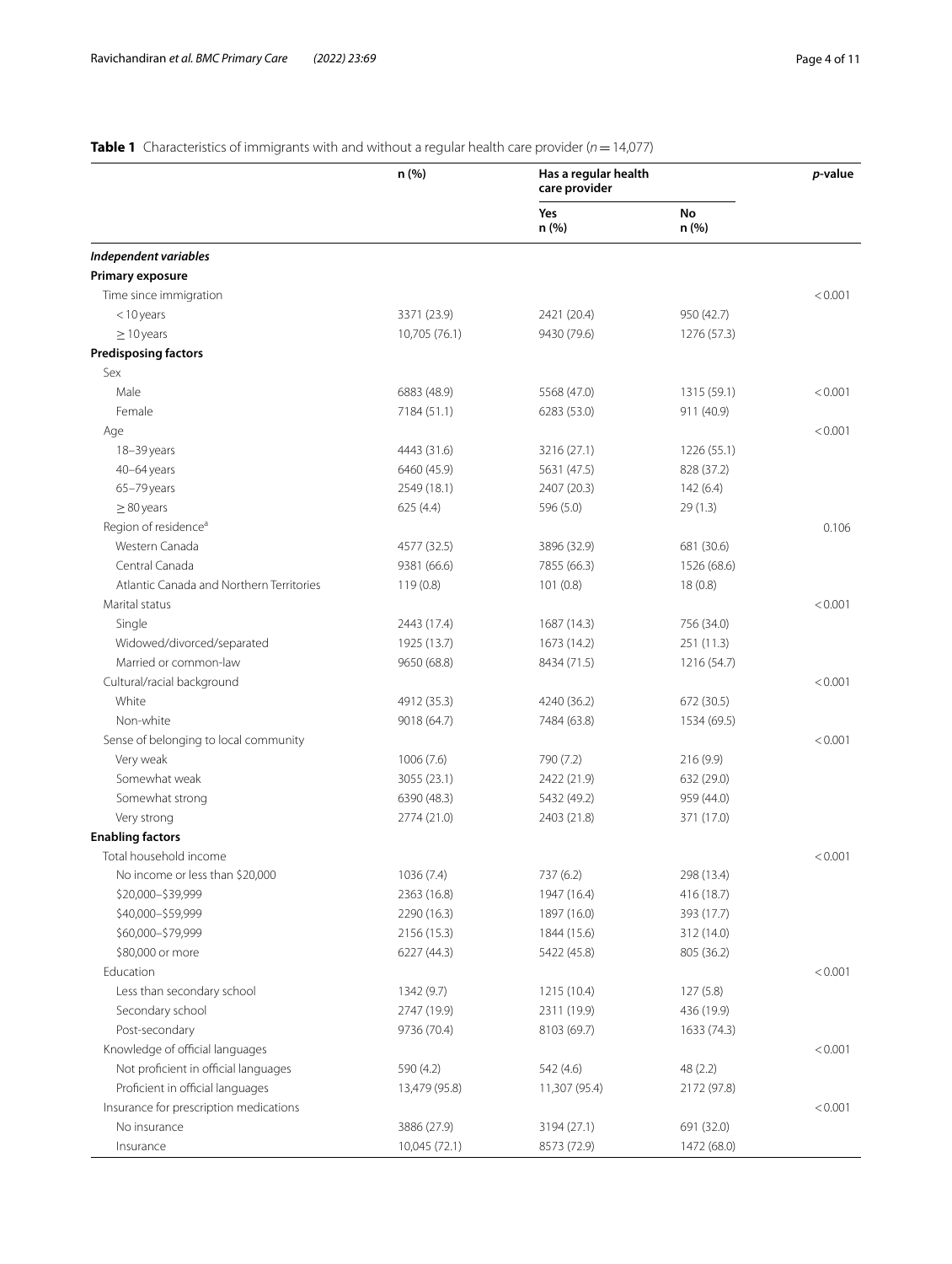### **Table 1** (continued)

|                              | n (%)       | Has a regular health<br>care provider |             | <i>p</i> -value |
|------------------------------|-------------|---------------------------------------|-------------|-----------------|
|                              |             | Yes<br>n (%)                          | No<br>n(%)  |                 |
| <b>Need factors</b>          |             |                                       |             |                 |
| Perceived health             |             |                                       |             | < 0.001         |
| Poor                         | 474(3.4)    | 448 (3.8)                             | 25(1.1)     |                 |
| Fair                         | 1189 (8.5)  | 1067 (9.0)                            | 122(5.5)    |                 |
| Good                         | 4458 (31.8) | 3855 (32.7)                           | 603(27.1)   |                 |
| Very good                    | 4521 (32.2) | 3747 (31.8)                           | 773 (34.8)  |                 |
| Excellent                    | 3385 (24.1) | 2684 (22.7)                           | 701 (31.5)  |                 |
| Number of medical conditions |             |                                       |             | < 0.001         |
| Zero                         | 5009 (35.6) | 3810 (32.1)                           | 1199 (53.9) |                 |
| One                          | 3328 (23.6) | 2771 (23.4)                           | 558 (25.1)  |                 |
| Two                          | 1969 (14.0) | 1741 (14.7)                           | 228 (10.3)  |                 |
| Three or more                | 3770 (26.8) | 3530 (29.8)                           | 241 (10.8)  |                 |

<sup>a</sup> Western Canada includes British Columbia, Alberta, Saskatchewan and Manitoba, Central Canada includes Ontario and Quebec, Atlantic and North includes remaining provinces and territories

conditions were associated with more frequent medical consultations among immigrant respondents.

# **Discussion**

Most (84%) immigrant respondents to CCHS 2015–2016 had a regular health care provider. While established immigrants were more likely to have a regular health care provider than recent immigrants, there was no diference in the mean number of medical consultations in the past year of recent and established immigrants. These findings are consistent with the three previous studies that examined the efect of time since immigration on having a regular doctor and found that established immigrants were more likely to have a regular doctor than recent immigrants [[5](#page-9-4), [8,](#page-9-7) [9](#page-10-0)]. Previous secondary data analyses did not examine number of medical consultations in the past year as a measure of health care utilization. While there was no diference in utilization, these fndings suggest that the recency of immigration may afect where immigrants seek care and continuity of care. For example, the 2015–2016 CCHS reported that a greater proportion of established immigrants than recent immigrants sought usual care from a doctor's office (64.4% versus 48.6%) than a walk-in clinic (25.8%% versus 38.3%) [\[13](#page-10-3)]. Recent immigrants may also have diferent care needs than established immigrants. Recent immigrants were signifcantly younger than established immigrants; 64% of recent immigrants were 18–39years old compared to 22% of established immigrants. Females age 18–39 had a higher number of medical consultations than the other age groups, likely to due to frequent visits related to reproductive health.

### **Shifting immigration policy in Canada**

The differences in the profiles of recent and established immigrants in Canada are likely due, in part, to changes in immigration policy over time. There are three main classes of immigrants to Canada: (1) economic class immigrants are selected for their ability to contribute to the nation's economy, based on a points system; (2) family class immigrants are sponsored by a family member who is either a Canadian citizen or a permanent resident; (3) refugees are accepted into Canada on the basis of a well-founded fear of returning to their country of origin [[22\]](#page-10-12). Over the decades, immigration policy changes in Canada have resulted in the acceptance of more immigrants in the economic class, and fewer from the family class and refugee class [[23](#page-10-13)]. In 2015 and 2016, the years represented in the CCHS dataset used for this study, 57.4% of immigrants who arrived in Canada were in the economic class [[24\]](#page-10-14).

This historical perspective of shifting immigration policy is consistent with the fndings in this study in terms of the demographics of recent and established immigrants. Recent immigrants were more likely to be younger and to have a post-secondary education than established immigrants (75.8% vs. 68.7%), consistent with the increased emphasis in immigration policies on human capital. Recent immigrants were also more likely to be non-white (80.3% vs. 59.8%), which may refect the policy and legislative changes in favour of multiculturalism, as well as global economic and political factors.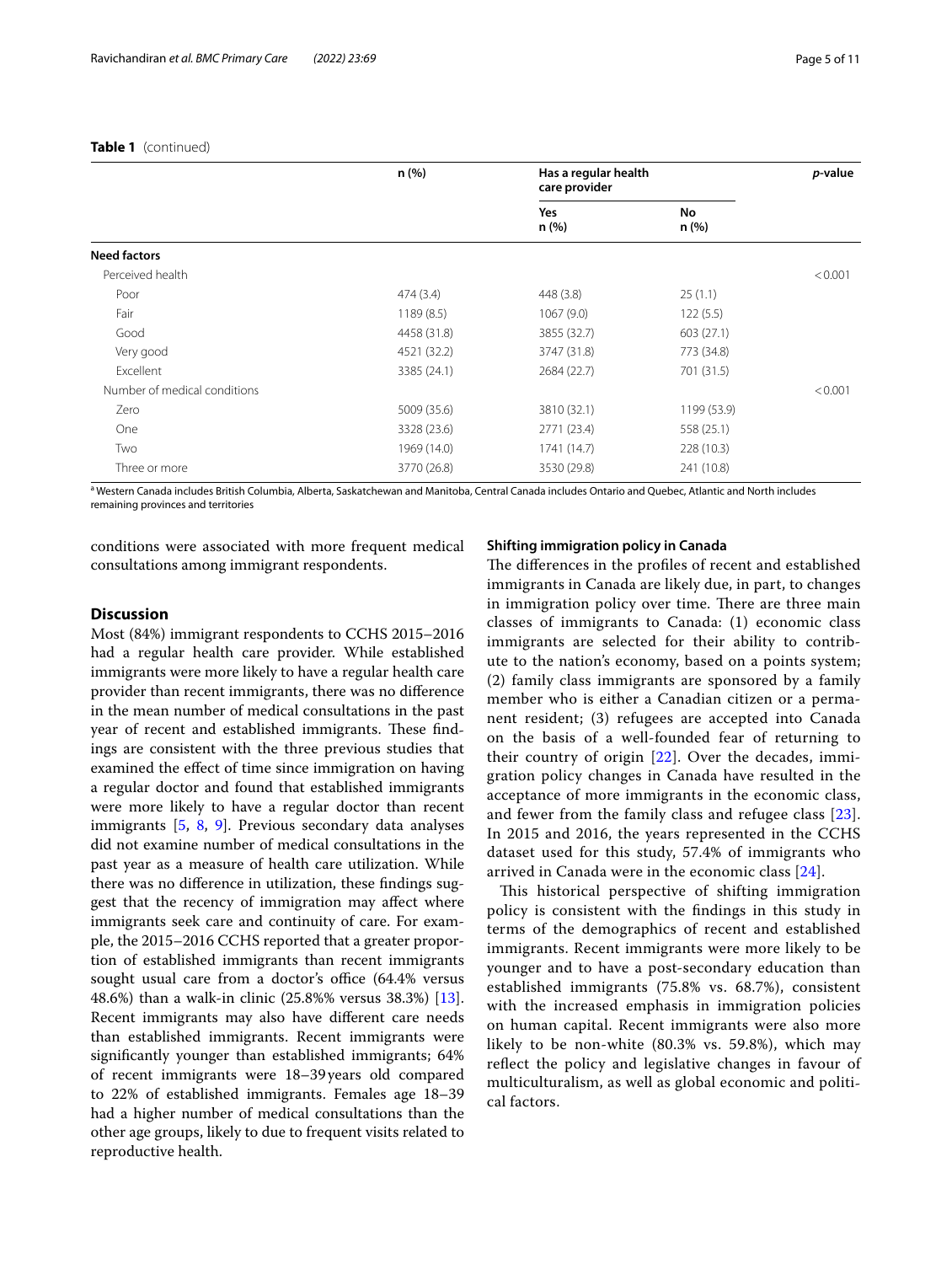# <span id="page-5-0"></span>**Table 2** Logistic regression for having a regular health care provider for "regular provider" sample (*n* = 14,077)

|                                       | <b>Coefficient (Standard</b><br>Error) | t statistic              | Odds Ratio (95% CI)                  | p-value        |
|---------------------------------------|----------------------------------------|--------------------------|--------------------------------------|----------------|
| Primary exposure                      |                                        |                          |                                      |                |
| Time since immigration                |                                        |                          |                                      | < 0.001        |
| 0-9 years                             | 1                                      |                          | 1.00                                 |                |
| $\geq$ 10 years                       | 0.557(0.095)                           | 5.86                     | 1.75 (1.45, 2.10)                    | < 0.001        |
| <b>Predisposing factors</b>           |                                        |                          |                                      |                |
| Sex                                   |                                        |                          |                                      | < 0.001        |
| Male                                  |                                        |                          |                                      |                |
| Female                                | 0.544(0.082)                           | 6.62                     | 1.72 (1.47, 2.03)                    | < 0.001        |
| Age                                   |                                        |                          |                                      | < 0.001        |
| 18-39 years                           |                                        |                          |                                      |                |
| 40-64 years                           | 0.345(0.100)                           | 3.46                     | 1.41 (1.16, 1.72)                    | 0.001          |
| 65-79 years                           | 1.026 (0.158)                          | 6.51                     | 2.79 (2.05, 3.80)                    | < 0.001        |
| $\geq$ 80 years                       | 1.410 (0.260)                          | 5.43                     | 4.09 (2.46, 6.82)                    | < 0.001        |
| Marital status                        |                                        |                          |                                      | < 0.001        |
| Single                                |                                        |                          |                                      |                |
| Widowed/divorced/separated            | 0.132(0.162)                           | 0.82                     | 1.14 (0.83, 1.57)                    | 0.414          |
| Married or common-law                 | 0.636(0.117)                           | 5.42                     | 1.89 (1.50, 2.38)                    | < 0.001        |
| Sense of belonging to local community |                                        |                          |                                      | < 0.001        |
| Very weak                             |                                        |                          |                                      |                |
| Somewhat weak                         | 0.150(0.174)                           | 0.86                     | 1.16 (0.82, 1.64)                    | 0.391          |
| Somewhat strong                       | 0.517(0.165)                           | 3.14                     | 1.68 (1.21, 2.32)                    | 0.002          |
| Very strong                           | 0.584(0.184)                           | 3.17                     | 1.79 (1.25, 2.57)                    | 0.002          |
| <b>Enabling factors</b>               |                                        |                          |                                      |                |
| Total household income                |                                        |                          |                                      | < 0.001        |
| No income or < \$20,000               |                                        |                          |                                      |                |
| \$20,000-\$39,999                     | 0.536(0.162)                           | 3.30                     | 1.71 (1.24, 2.35)                    | 0.001          |
| \$40,000-\$59,999                     | 0.725(01.67)                           | 4.33                     | 2.06 (1.49, 2.87)                    | < 0.001        |
| \$60,000-\$79,999                     | 0.946(0.180)                           | 5.26                     | 2.58 (1.81, 3.67)                    | < 0.001        |
| \$80,000 or more                      | 1.039 (0.156)                          | 6.68                     | 2.83 (2.08, 3.84)                    | < 0.001        |
| Education                             |                                        |                          |                                      | 0.033          |
| Less than secondary school            |                                        |                          |                                      |                |
| Secondary school                      | $-0.185(0.182)$                        | $-1.02$                  | 0.83(0.58, 1.19)                     | 0.307          |
| Post-secondary                        | $-0.314(0.156)$                        | $-2.01$                  | 0.73 (0.54, 0.99)                    | 0.045          |
| <b>Need factors</b>                   |                                        |                          |                                      |                |
| Self-perceived health                 |                                        |                          |                                      | 0.035          |
| Poor                                  |                                        | $\overline{\phantom{0}}$ |                                      |                |
| Fair<br>Good                          | $-0.546(0.351)$                        | $-1.55$                  | 0.58(0.29, 1.15)                     | 0.121          |
|                                       | $-0.542(0.313)$                        | $-1.73$                  | 0.58(0.31, 1.08)                     | 0.084          |
| Very good<br>Excellent                | $-0.676(0.314)$<br>$-0.734(0.320)$     | $-2.15$<br>$-2.29$       | 0.51(0.27, 0.94)<br>0.48(0.26, 0.90) | 0.031<br>0.022 |
| Number of medical conditions          |                                        |                          |                                      | < 0.001        |
| Zero                                  |                                        |                          | $\equiv$                             | $\equiv$       |
| One                                   | 0.243(0.105)                           | 2.31                     | 1.27 (1.04, 1.57)                    | 0.021          |
| Two                                   | 0.450(0.129)                           | 3.49                     | 1.57 (1.22, 2.02)                    | 0.001          |
| Three or more                         | 0.858(0.142)                           |                          |                                      | < 0.001        |
|                                       |                                        | 6.05                     | 2.36 (1.79, 3.12)                    |                |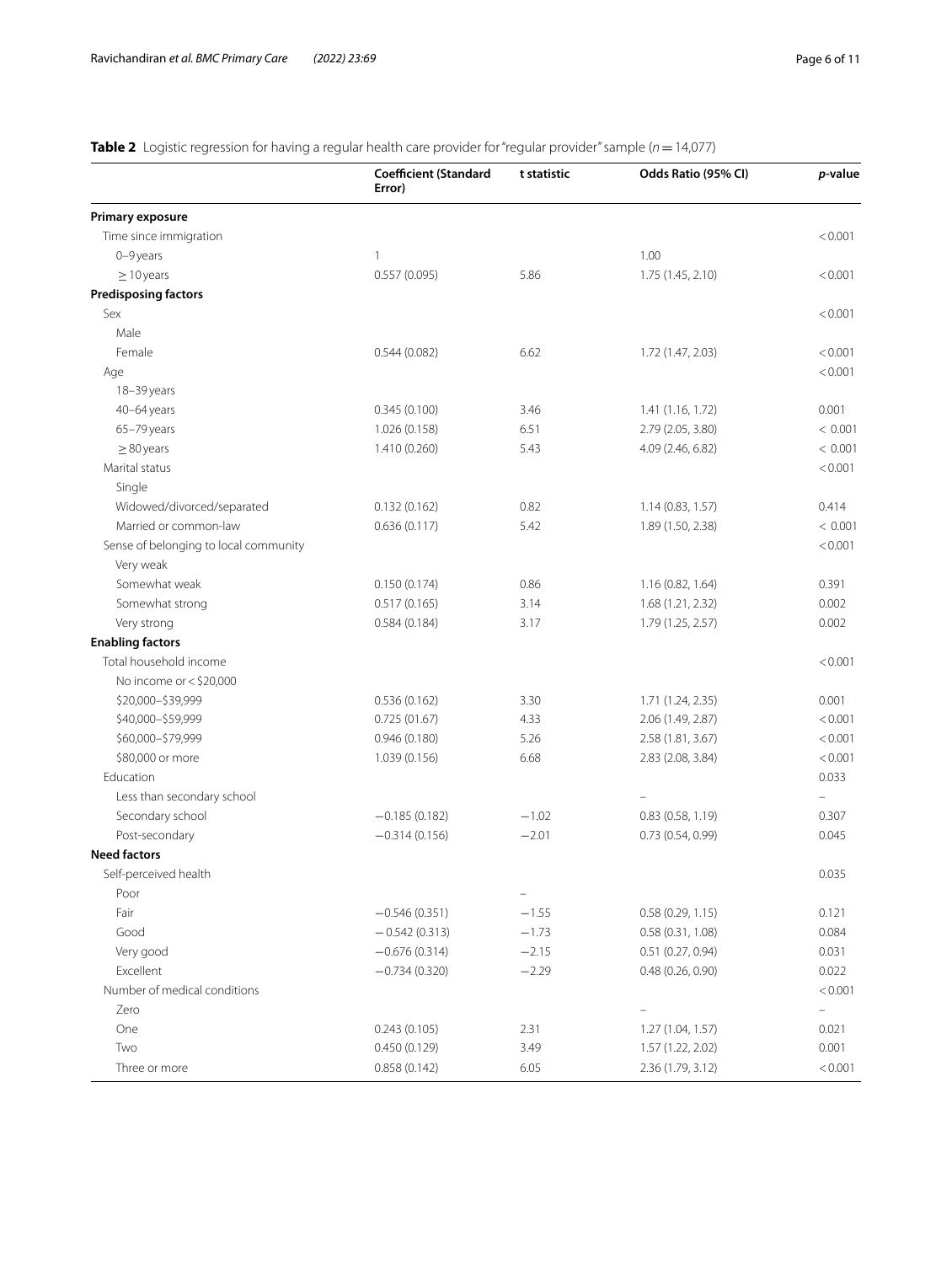<span id="page-6-0"></span>**Table 3** Characteristics and mean medical consultations in previous year for immigrants, (*n*=13,912)

|                                          | n (%)         | <b>Number of consultations</b> | p-value |
|------------------------------------------|---------------|--------------------------------|---------|
|                                          |               | Mean (SD)                      |         |
| Primary exposure                         |               |                                |         |
| Time since immigration                   |               |                                | < 0.001 |
| $<$ 10 years                             | 3340 (24.0)   | 2.97(4.45)                     |         |
| $\geq$ 10 years                          | 10,572 (76.0) | 3.50 (4.54)                    |         |
| <b>Predisposing factors</b>              |               |                                |         |
| Sex                                      |               |                                | < 0.001 |
| Male                                     | 6836 (49.1)   | 2.99(4.37)                     |         |
| Female                                   | 7077 (50.9)   | 3.75 (4.64)                    |         |
| Age                                      |               |                                | < 0.001 |
| 18-39 years                              | 4414 (31.7)   | 2.76 (4.29)                    |         |
| 40-64 years                              | 6401 (46.0)   | 3.39 (4.64)                    |         |
| 65-79 years                              | 2497 (17.9)   | 4.04 (4.38)                    |         |
| $\geq$ 80 years                          | 600(4.3)      | 4.92 (4.92)                    |         |
| Region of residence <sup>a</sup>         |               |                                | < 0.001 |
| Western Canada                           | 4545 (32.7)   | 3.70 (4.81)                    |         |
| Central Canada                           | 9249 (66.5)   | 3.21 (4.37)                    |         |
| Atlantic Canada and Northern Territories | 119(0.9)      | 4.19 (4.73)                    |         |
| Marital status                           |               |                                | < 0.001 |
| Single                                   | 2430 (17.5)   | 2.77(4.36)                     |         |
| Widowed/divorced/separated               | 1881 (13.6)   | 4.02 (4.97)                    |         |
| Married or common-law                    | 9542 (68.9)   | 3.41 (4.47)                    |         |
| Cultural/racial background               |               |                                | < 0.001 |
| White                                    | 4831 (35.1)   | 3.57 (4.60)                    |         |
| Non-white                                | 8940 (64.9)   | 3.28 (4.49)                    |         |
| Sense of belonging to local community    |               |                                | 0.029   |
| Very weak                                | 994 (7.6)     | 3.60 (4.88)                    |         |
| Somewhat weak                            | 3042 (23.2)   | 3.33 (4.79)                    |         |
|                                          |               |                                |         |
| Somewhat strong                          | 6329 (48.3)   | 3.18(4.16)                     |         |
| Very strong                              | 2746 (20.9)   | 3.31(4.42)                     |         |
| <b>Enabling factors</b>                  |               |                                |         |
| Total household income                   |               |                                | < 0.001 |
| No income or less than \$20,000          | 1024(7.4)     | 3.96 (5.63)                    |         |
| \$20,000-\$39,999                        | 2322 (16.7)   | 3.63 (4.89)                    |         |
| \$40,000-\$59,999                        | 2249 (16.2)   | 3.30 (4.33)                    |         |
| \$60,000-\$79,999                        | 2128 (15.3)   | 3.30 (4.55)                    |         |
| \$80,000 or more                         | 6185 (44.5)   | 3.24(4.22)                     |         |
| Education                                |               |                                | < 0.001 |
| Less than secondary school               | 1305(9.5)     | 4.04 (4.72)                    |         |
| Secondary school                         | 2702 (19.8)   | 3.50 (4.96)                    |         |
| Post-secondary                           | 9660 (70.7)   | 3.24(4.36)                     |         |
| Knowledge of official languages          |               |                                | < 0.001 |
| Not proficient in official languages     | 563 (4.0)     | 4.15(4.11)                     |         |
| Proficient in official languages         | 13,342 (96.0) | 3.34(4.54)                     |         |
| Insurance for prescription medications   |               |                                | 0.002   |
| No insurance                             | 3880 (27.8)   | 3.20 (4.52)                    |         |
| Insurance                                | 9938 (72.2)   | 3.47 (4.55)                    |         |
| Has a regular health care provider       |               |                                | < 0.001 |
| No regular health care provider          | 2221 (16.0)   | 1.51(3.38)                     |         |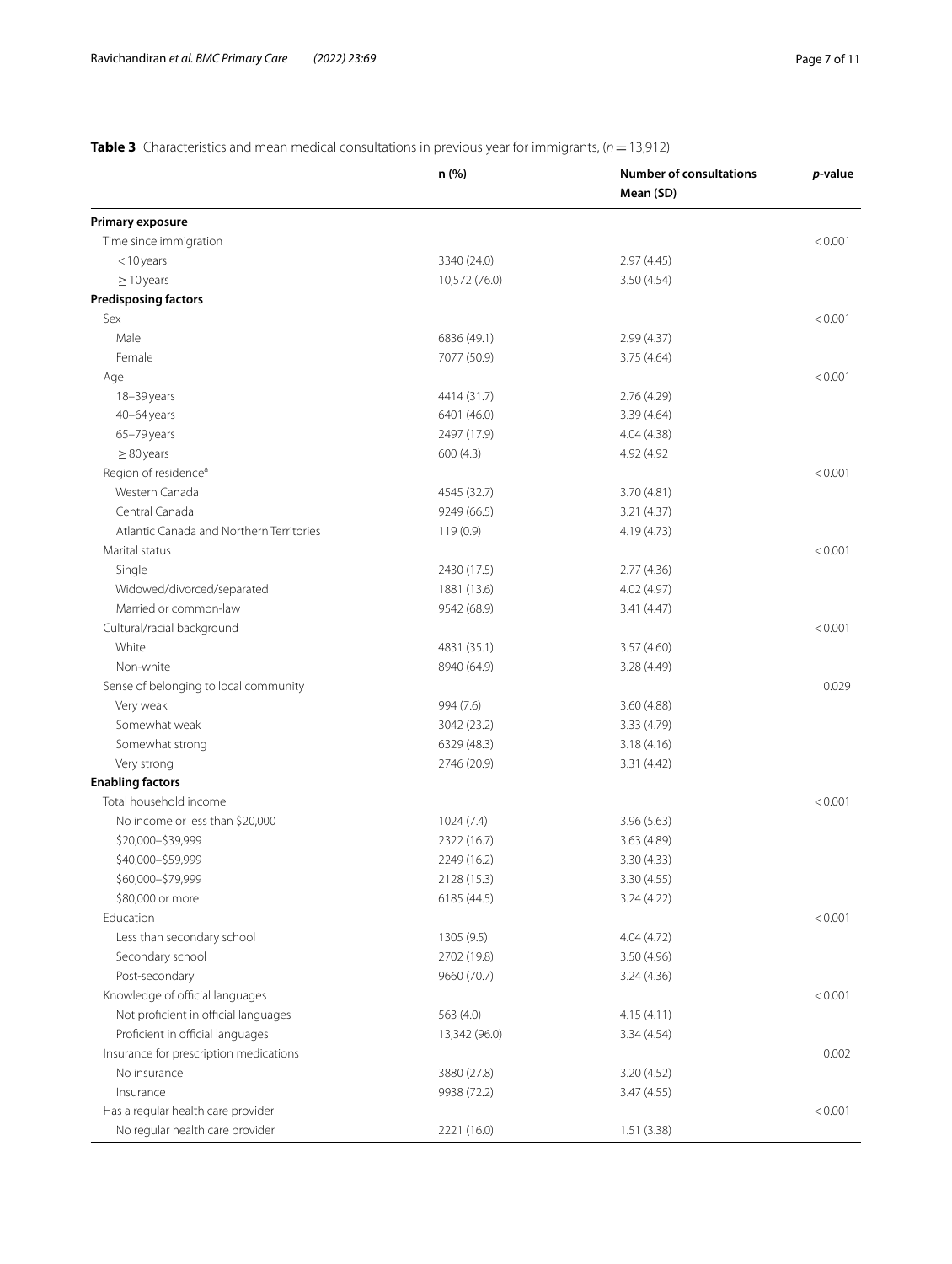|                                    | n (%)         | <b>Number of consultations</b> | <i>p</i> -value |
|------------------------------------|---------------|--------------------------------|-----------------|
|                                    |               | Mean (SD)                      |                 |
| Has a regular health care provider | 11,659 (84.0) | 3.73(4.63)                     |                 |
| <b>Need factors</b>                |               |                                |                 |
| Perceived health                   |               |                                | < 0.001         |
| Poor                               | 440(3.2)      | 9.24(8.21)                     |                 |
| Fair                               | 1165(8.4)     | 5.74(6.06)                     |                 |
| Good                               | 4412 (31.8)   | 3.58(4.40)                     |                 |
| Very good                          | 4479 (32.3)   | 2.77(3.56)                     |                 |
| Excellent                          | 3368 (24.3)   | 2.30(3.54)                     |                 |
| Number of medical conditions       |               |                                | < 0.001         |
| Zero                               | 4972 (35.7)   | 2.02(3.27)                     |                 |
| One                                | 3314 (23.8)   | 2.93(3.81)                     |                 |
| Two                                | 1939 (13.9)   | 3.61(4.58)                     |                 |
| Three or more                      | 3687 (26.5)   | 5.48(5.63)                     |                 |

<sup>a</sup> Western Canada includes British Columbia, Alberta, Saskatchewan and Manitoba, Central Canada includes Ontario and Quebec, Atlantic and North includes remaining provinces and territories

<span id="page-7-0"></span>**Table 4** Negative binomial regression for number of medical consultations, for "consultations" sample (*n*=13,912)

|                                          | <b>Coefficient (Standard</b><br>Error) | t        | Incident Rate Ratio (95%<br>CI) | p-value |
|------------------------------------------|----------------------------------------|----------|---------------------------------|---------|
| <b>Predisposing factors</b>              |                                        |          |                                 |         |
| Sex and Age                              |                                        |          |                                 |         |
| Male, Age 18-39 years                    |                                        |          |                                 |         |
| Male, Age 40-64 years                    | $-0.008(0.083)$                        | $-0.10$  | 0.99(0.84, 1.16)                | 0.921   |
| Male, Age 65-79 years                    | $-0.035(0.076)$                        | $-0.46$  | 0.96(0.83, 1.12)                | 0.642   |
| Male, Age $\geq$ 80 years                | 0.164(0.110)                           | 1.50     | 1.18 (0.95, 1.46)               | 0.135   |
| Female, Age 18-39 years                  | 0.451(0.081)                           | 5.60     | 1.57 (1.34, 1.84)               | < 0.001 |
| Female, Age 40-64 years                  | 0.081(0.073)                           | 1.11     | 1.08 (0.94, 1.25)               | 0.269   |
| Female, Age 65-79 years                  | $-0.055(0.081)$                        | $-0.68$  | 0.95(0.81, 1.11)                | 0.495   |
| Female, Age ≥ 80 years                   | 0.002(0.085)                           | 0.02     | 1.00(0.85, 1.18)                | 0.985   |
| Region of residence <sup>a</sup>         |                                        |          |                                 |         |
| Western Canada                           |                                        |          |                                 |         |
| Central Canada                           | $-0.155(0.037)$                        | $-4.12$  | 0.86(0.80, 0.92)                | < 0.001 |
| Atlantic Canada and Northern Territories | 0.128(0.109)                           | 1.19     | 1.14 (0.92, 1.41)               | 0.236   |
| <b>Enabling factors</b>                  |                                        |          |                                 |         |
| Has a regular health care provider       |                                        |          |                                 |         |
| <b>No</b>                                |                                        |          |                                 |         |
| Yes                                      | 0.732(0.088)                           | 8.34     | 2.08 (1.75, 2.47)               | < 0.001 |
| <b>Need factors</b>                      |                                        |          |                                 |         |
| Self-perceived health                    |                                        |          |                                 |         |
| Poor                                     |                                        |          |                                 |         |
| Fair                                     | $-0.396(0.091)$                        | $-4.38$  | 0.67(0.56, 0.80)                | < 0.001 |
| Good                                     | $-0.724(0.071)$                        | $-10.24$ | 0.48(0.42, 0.56)                | < 0.001 |
| Very good                                | $-0.847(0.074)$                        | $-11.47$ | 0.43(0.37, 0.50)                | < 0.001 |
| Excellent                                | $-0.912(0.082)$                        | $-11.07$ | 0.40(0.34, 0.47)                | < 0.001 |

<sup>a</sup> Western Canada includes British Columbia, Alberta, Saskatchewan and Manitoba, Central Canada includes Ontario and Quebec, Atlantic and North includes remaining provinces and territories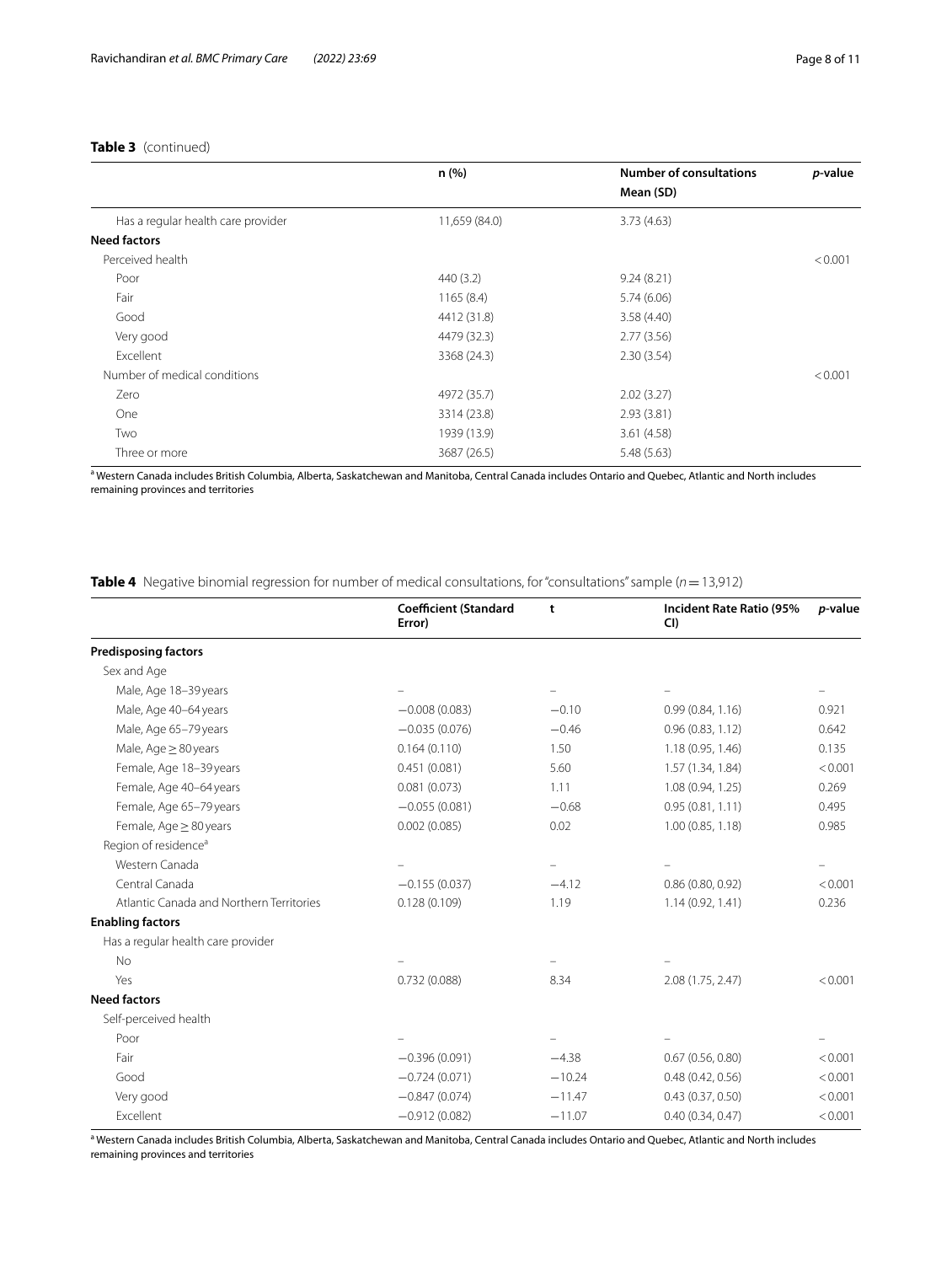#### **Economic and social integration of immigrants**

Our fndings show that the gap between recent and established immigrants in having a regular health care provider and health care utilization is narrowing [\[9](#page-10-0)]. This pattern may stem, in part, from changes to Canadian immigration policy designed to promote the economic and social integration of immigrants [[25\]](#page-10-15). In this study, we found that higher household income was associated with increased odds of having a regular health care provider, and that recent immigrants had lower household income (an indicator of economic integration) than established immigrants. Previous studies have also shown that higher income is associated with higher utilization of health care by immigrants to Canada [[5,](#page-9-4) [6](#page-9-5)], and fewer unmet health needs  $[8]$  $[8]$ . The qualitative literature has also frequently identifed economic barriers as an impediment to utilization and access of health care for immigrants to Canada [\[26–](#page-10-16)[29\]](#page-10-17). Higher income provides immigrants with resources to help them navigate the Canadian health care system.

Canada is generally regarded as successful in promoting the social integration of its immigrants, based on the national value for cultural diversity held within Canada, and public support for immigration [[30\]](#page-10-18) (although immigrants' actual experience of social integration is varied) [[31\]](#page-10-19). The Multiculturalism Policy and Multiculturalism Act have emphasized the importance of cultural freedom, discouraged discrimination and is perceived as a strategy for the social integration of immigrants [\[30](#page-10-18)]. Specifc programs are also in place to encourage settlement and integration, such as language training, fast-track citizenship and human rights and equality guarantees [[30\]](#page-10-18). Two variables in the CCHS 2015–2016 dataset are relevant to social integration: sense of belonging to local community and language proficiency. In the present study, immigrants with a higher sense of belonging to the local community were more likely to have a regular health care provider. This may be related to greater supports and resources and greater ability to navigate the health care system for those immigrants who feel more sense of belonging. Adjusting to a new country can be very stressful and have health impacts [\[32](#page-10-20)] and consequently, immigrants with more social support [[28\]](#page-10-21) and less cultural incompatibility  $[11]$  had better utilization. The qualitative literature also points to the importance of culturally appropriate care [[26\]](#page-10-16), beliefs by immigrants that the health care system is not adaptable to their beliefs [\[33](#page-10-23)], experiences of racial discrimination by health care providers [\[29](#page-10-17)], and beliefs by immigrants that providers of a similar cultural background may be able to provide care more appropriate to their needs  $[34]$  $[34]$ . These findings suggest that there is a role for interventions both within the health care system and within the larger public policy arena, to promote immigrant patients' sense of belonging to the local community and utilization of health care, and to ensure that culturally appropriate care is available.

Although knowledge of official languages was not identifed as a predictor for either measure of utilization in this study, it is possible that immigrants face language or communication barriers that are more complex than knowledge of official languages and were therefore not captured in this study; for example, even those who report that they are able to conduct a conversation in English or French may have difficulty with the more complex communication required in interactions related to health care. A possible mitigating factor for language barriers in the Canadian context is the availability of same language health care providers. Indeed, among those immigrant respondents to the CCHS 2015–2016 who reported that they had a regular health care provider, 15.6% reported that they communicated with their health care provider in a language other than English or French. Previous qualitative literature reports that immigrants have a preference for same language health care providers [[28](#page-10-21), [29](#page-10-17), [32\]](#page-10-20), even if this meant traveling longer distances [\[29\]](#page-10-17).

## **Limitations**

As this was a secondary data analysis, the choice of independent and outcome variables was limited by variables available in the dataset and by the percentage of nonmissing responses. Some variables of interest, such as unmet health care needs, rural/urban status and size of community, had a high rate of missing data and therefore could not be included in the analysis. In addition, variables, such as race and time since immigration, had only a limited number of response categories. Although race was captured as a categorical variable in the survey, this information was suppressed in the public data fle for confdentiality reasons, and only values of white and nonwhite were reported. There is a potential for selection bias, because only respondents who answered the questions regarding time since immigration and regular provider were included in the "regular provider" sample, and only respondents who answered the questions regarding time since immigration and number of consultations were included in the "consultations" sample.

The analysis applied sampling weights to account for the portion of the population represented by each survey participant, and bootstrap weights were applied to the multivariate analysis to account for the complex survey design. Although the use of sampling and bootstrap weights were important to yield a result that is representative of the Canadian population, it is important to note that the use of sampling weights entails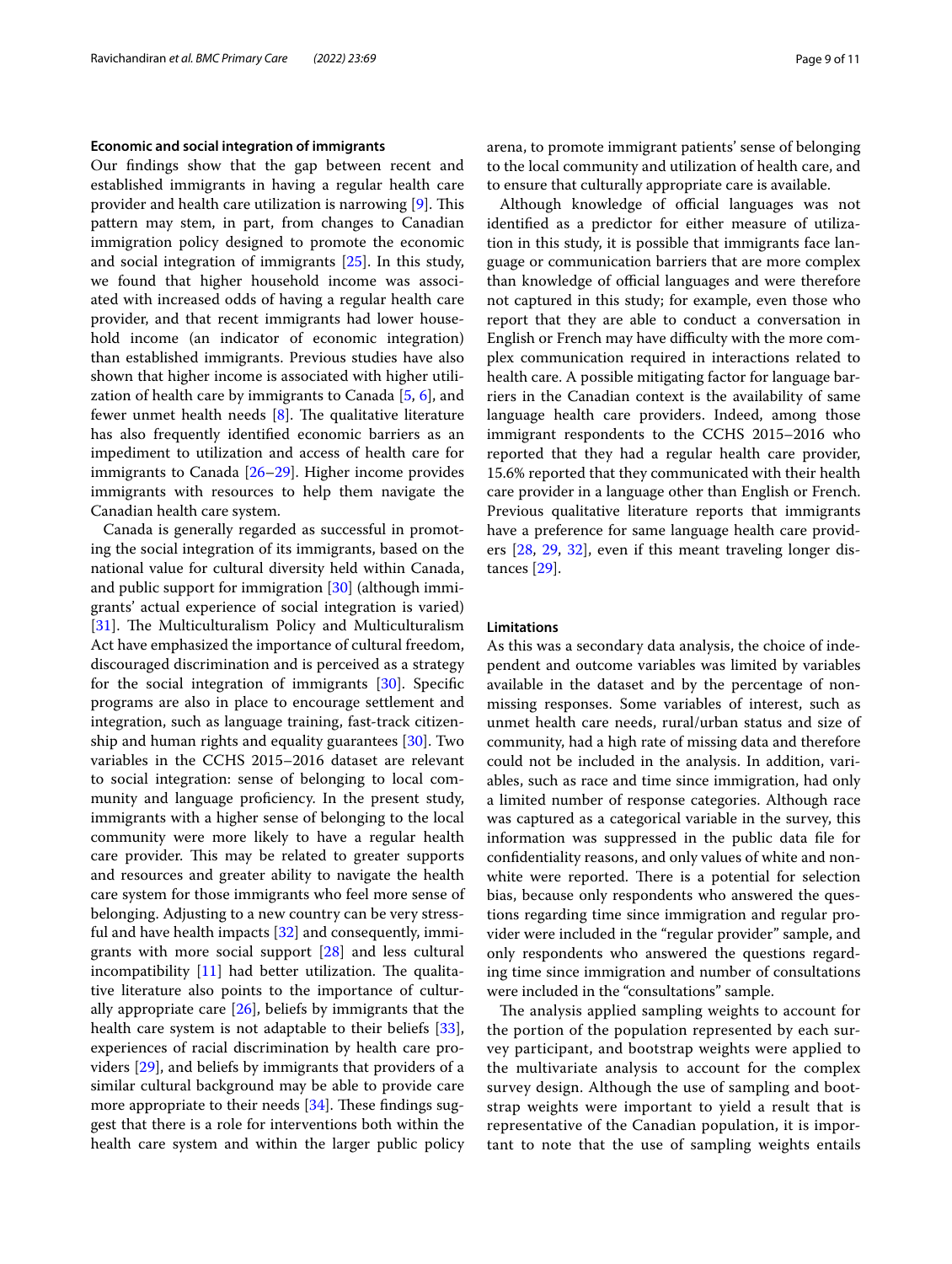that the descriptive tables reported do not directly describe the recruited study participants.

Another important limitation is that the CCHS only identifes immigrants based on the question "are you now, or have you ever been, a landed immigrant in Canada". Respondents may have varying interpretations of what constitutes an immigrant; for example, people who are now Canadian citizens but were originally landed immigrants to Canada. This may lead to some measurement uncertainty. However, the term landed immigrant is a specifc immigration status in Canada and as such, will be familiar to most who have gone through the Canadian immigration process. This question also does not distinguish country of origin among immigrants which may be related to the outcomes in this study. In addition, no distinction is made for other classes of immigrants, such as those who were previously refugees but are now landed immigrants. It would be important to study refugees separately from immigrants, since they face specifc barriers to utilization of health care related to their refugee status or previous experiences in their home country.

## **Conclusions**

In this study, data from the 2015–2016 Canadian Community Health Survey were used to examine the relationship between health care utilization and length of time since immigration for immigrants to Canada, using Andersen and Newman's Framework of Health Service Utilization. After controlling for other independent variables, established immigrants were more likely to have a regular health care provider compared to recent immigrants, but did not difer in terms of the number of medical consultations in the previous year. These findings may stem from shifting immigration policy that have promoted the economic and social integration of immigrants over time, and in turn, facilitated access to health care.

#### **Abbreviations**

CCHS: Canadian Community Health Survey; PUMF: Public use microdata fle; VIF: Variance infation factor.

#### **Acknowledgements**

Elizabeth Hill, Data Librarian, Research & Scholarly Communication, Western Libraries, Western University.

#### **Authors' contributions**

NR conceived the study, conducted the analyses, and interpreted the data and prepared the initial draft of the study. BR and MM supervised NR and assisted in activities concerning creation of the question, and advice on methods and statistical analysis. All authors revised the drafts of the manuscript and approved the fnal draft.

#### **Funding**

Not applicable.

#### **Availability of data and materials**

The datasets analysed during the current study were retrieved from the public use microdata file (PUMF) from the 2015-2016 CCHS, using the <odesi> platform [\[14](#page-10-4)], which is available at [https://search1.odesi.ca/#/.](https://search1.odesi.ca/#/) The dataset is de-identifed to ensures the confdentiality of respondents.

#### **Declarations**

#### **Ethics approval and consent to participate**

Participation in the survey was voluntary and informed consent was obtained. The present study was a secondary analysis of these data. Consistent with Article 2 of the Tri-Council Policy Statement [[35\]](#page-10-25) there was no need to obtain informed consent for the purposes of this study. Further, certain variables that risk re-identifcation, such as complete postal code, are suppressed in the public fle. All methods were carried out in accordance with relevant guidelines and regulations.

#### **Consent for publication**

Not applicable.

#### **Competing interests**

The authors declare that they have no competing interests.

#### **Author details**

<sup>1</sup> Department of Family Medicine, Schulich School of Medicine & Dentistry, University of Western Ontario, 1151 Richmond Street, London, ON N6A 5C1, Canada. <sup>2</sup> Department of Family and Community Medicine, University of Toronto, 500 University Ave, Toronto, ON M5G 1V7, Canada. <sup>3</sup> Department of Epidemiology and Biostatistics, Schulich School of Medicine & Dentistry, University of Western Ontario, 1465 Richmond Street, London, ON N6G 2M1, Canada.

#### Received: 14 December 2021 Accepted: 31 March 2022 Published online: 06 April 2022

#### **References**

- <span id="page-9-0"></span>1. Ahmed S, Shommu NS, Rumana N, Barron GRS, Wicklum S, Turin TC. Barriers to access of primary healthcare by immigrant populations in Canada: a literature review. J Immigr Minor Health. 2016;18(6):1522–40. [https://](https://doi.org/10.1007/s10903-015-0276-z) [doi.org/10.1007/s10903-015-0276-z.](https://doi.org/10.1007/s10903-015-0276-z)
- <span id="page-9-2"></span>2. Kalich A, Heinemann L, Ghahari S. A scoping review of immigrant experience of health care access barriers in Canada. J Immigr Minor Health. 2016;18(3):697–709. [https://doi.org/10.1007/s10903-015-0237-6.](https://doi.org/10.1007/s10903-015-0237-6)
- <span id="page-9-1"></span>3. Fuller-Thomson E, Noack AM, George U. Health decline among recent immigrants to Canada: fndings from a nationally-representative longitudinal survey. Can J Public Health Rev. 2011;102(4):273–80. [https://doi.org/](https://doi.org/10.1007/BF03404048) [10.1007/BF03404048](https://doi.org/10.1007/BF03404048).
- <span id="page-9-3"></span>4. Siddiqi AA, Wang S, Quinn K, Nguyen QC, Christy AD. Racial disparities in access to care under conditions of universal coverage. Am J Prev Med. 2016;50(2):220–5. [https://doi.org/10.1016/j.amepre.2014.08.004.](https://doi.org/10.1016/j.amepre.2014.08.004)
- <span id="page-9-4"></span>5. Lebrun LA. Efects of length of stay and language profciency on health care experiences among immigrants in Canada and the United States. Soc Sci Med. 2012;74(7):1062–72. [https://doi.org/10.1016/j.socscimed.](https://doi.org/10.1016/j.socscimed.2011.11.031) [2011.11.031](https://doi.org/10.1016/j.socscimed.2011.11.031).
- <span id="page-9-5"></span>6. Lebrun LA, Shi L. Nativity status and access to care in Canada and the US: factoring in the roles of race/ethnicity and socioeconomic status. J Health Care Poor Underserved. 2011;22(3):1075–100. [https://doi.org/10.1353/](https://doi.org/10.1353/hpu.2011.0075) [hpu.2011.0075.](https://doi.org/10.1353/hpu.2011.0075)
- <span id="page-9-6"></span>7. Muggah E, Dahrouge S, Hogg W. Access to primary health care for immigrants: results of a patient survey conducted in 137 primary care practices in Ontario, Canada. BMC Fam Pract. 2012;13(1):128. [https://doi.](https://doi.org/10.1186/1471-2296-13-128) [org/10.1186/1471-2296-13-128.](https://doi.org/10.1186/1471-2296-13-128)
- <span id="page-9-7"></span>8. Setia MS, Quesnel-Vallee A, Abrahamowicz M, Tousignant P, Lynch J. Access to health-care in Canadian immigrants: a longitudinal study of the National Population Health Survey. Health Soc Care Community. 2011;19(1):70–9. [https://doi.org/10.1111/j.1365-2524.2010.00950.x.](https://doi.org/10.1111/j.1365-2524.2010.00950.x)